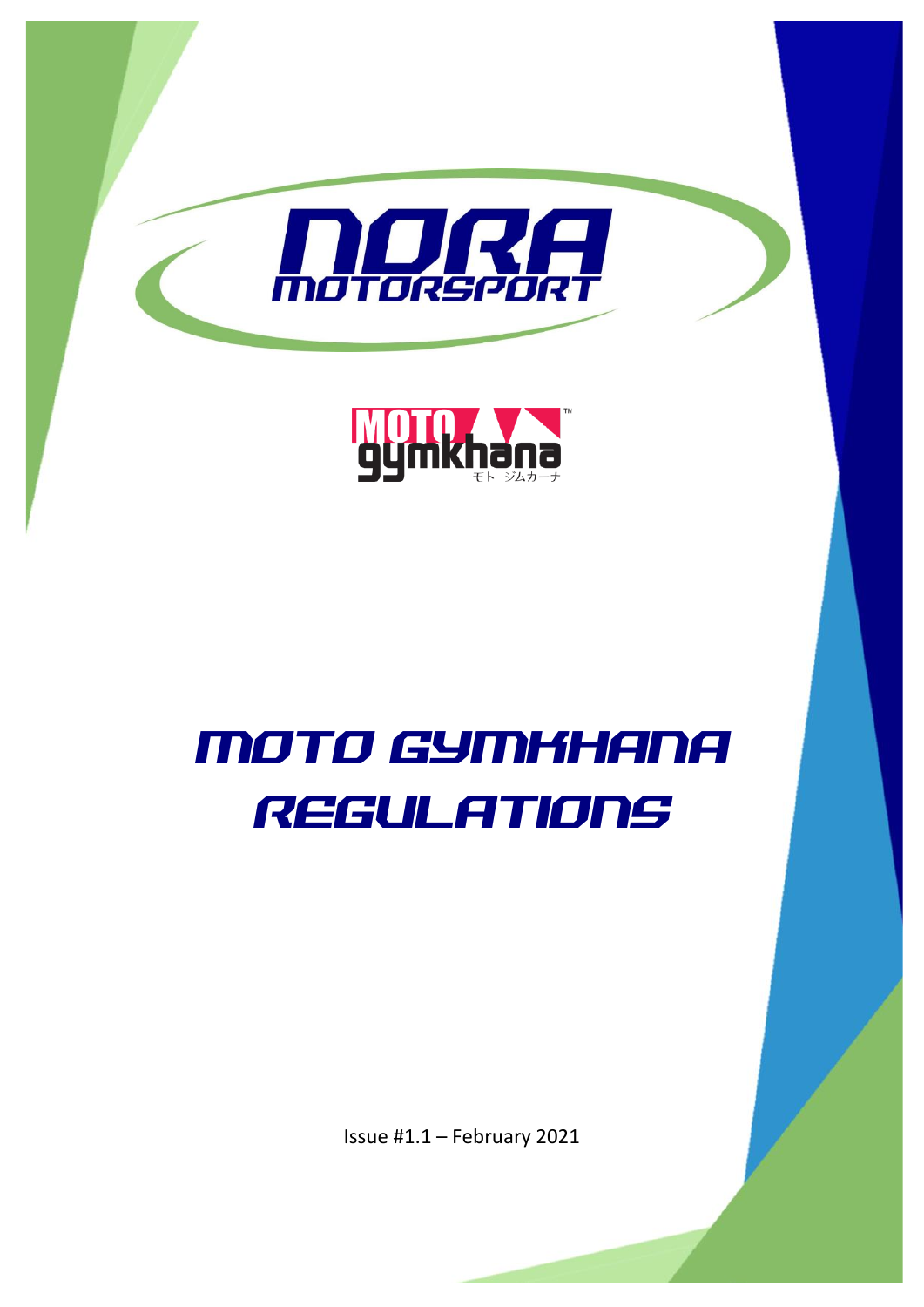#### VERSION HISTORY

| Version | <b>Date</b>   | Description           |
|---------|---------------|-----------------------|
| 1.0     | November 2019 | Creation of document. |
| 1.1     | February 2021 | Address Update        |
|         |               |                       |
|         |               |                       |
|         |               |                       |
|         |               |                       |
|         |               |                       |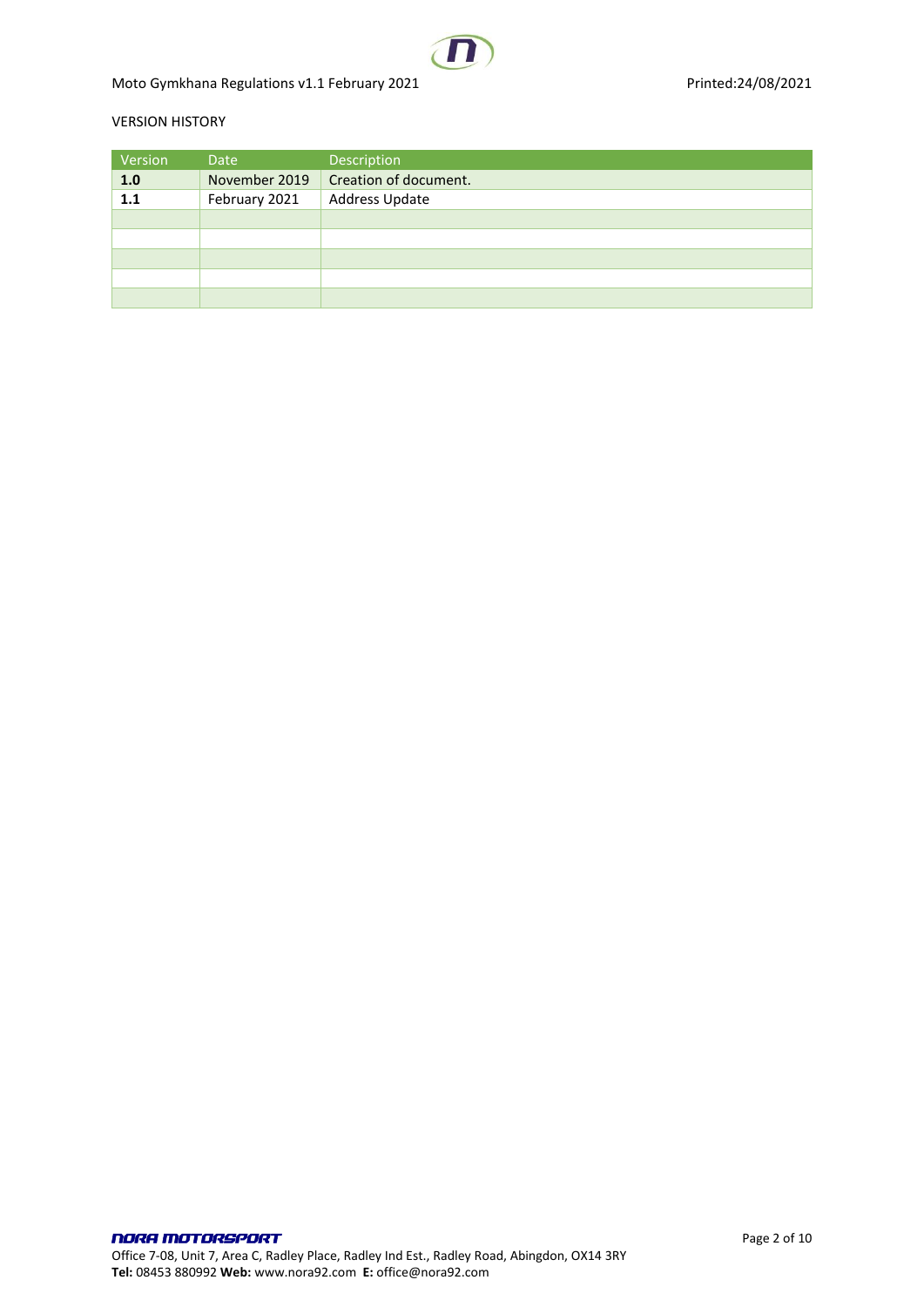

# Moto Gymkhana Regulations v1.1 February 2021

#### **TABLE OF CONTENTS**

| 1. |  |
|----|--|
| 2. |  |
|    |  |
| 3. |  |
| 4. |  |
|    |  |
|    |  |
|    |  |
|    |  |
|    |  |
|    |  |
|    |  |
|    |  |
|    |  |
|    |  |
| 5. |  |
| 6. |  |
|    |  |
|    |  |
|    |  |
|    |  |
|    |  |
| 7. |  |
|    |  |
|    |  |
| 8. |  |
|    |  |
|    |  |
|    |  |
|    |  |
|    |  |
| 9. |  |
|    |  |
|    |  |
|    |  |
|    |  |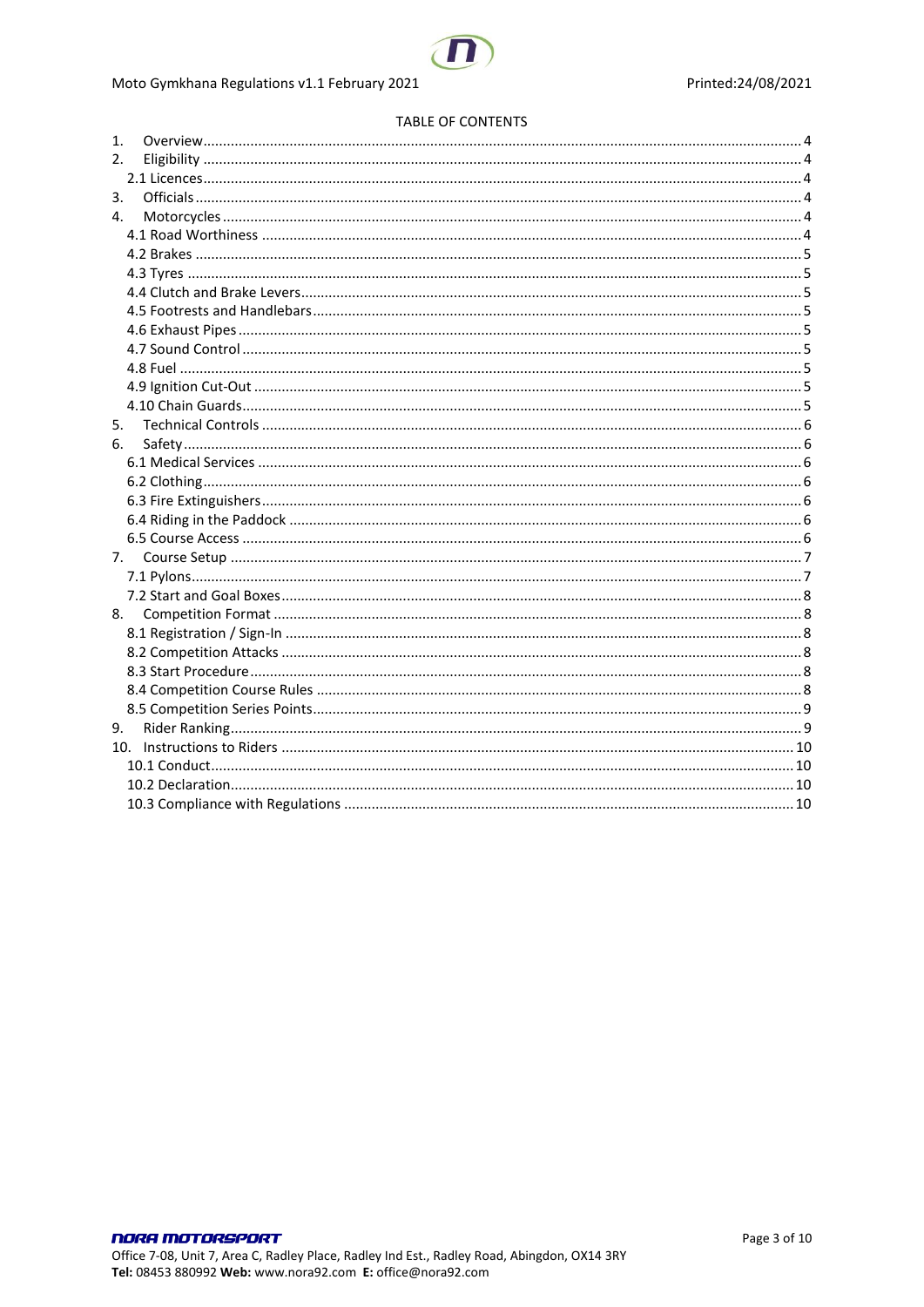# <span id="page-3-0"></span>**1. Overview**

NORA Motorsport is a trading name of NORA 92 Limited. For the purposes of this document any reference to NORA can refer to NORA Motorsport or NORA 92 Limited.

No discrimination is intended where references are made to specific gender within NORA's Code of Practice and Regulations

The contents of this document are copyright and may not be copied without prior permission of NORA.

The NORA Code of Practice together with these Regulations, the Event Regulations and any Final Instructions shall apply to all Motocross Events held under a Permit issued by NORA 92.

# <span id="page-3-2"></span><span id="page-3-1"></span>**2. Eligibility**

#### **2.1 Licences**

- a. All riders must hold a current UK motorcycle driving licence or valid CBT certificate and be 18 years of age or over. Annual members that receive a driving ban during the year must inform the Moto Gymkhana Association.
- b. Riders can only take part in an event on a motorcycle of a capacity in line with their licence. CBT holders can ride motorcycles / scooters without 'L' plates but the capacity must not exceed 125cc and be no more than 14bhp. A2 licence holders are restricted to motorcycles / scooters of 33bhp and under.
- c. For all MCF sanctioned events the riders must hold a current Moto Gymkhana Membership. This membership also acts as a MCF Licence.
- d. A One Event Licence grants the same benefits of an annual licence for the duration of one event only with regards to Rules and Regulations.
- e. A One Event Licence does not include Personal Accident Insurance.

# <span id="page-3-3"></span>**3. Officials**

The following officials will be present at each event. One person may hold more than one official position where this does not compromise safety. Officials will be distinguished by coloured armbands.

| <b>Official</b>                                                                                        | Responsibilities and Requirements                                                       |  |  |  |
|--------------------------------------------------------------------------------------------------------|-----------------------------------------------------------------------------------------|--|--|--|
| Clerk of the Course                                                                                    | Must be licenced by the Moto Gymkhana Association in line with NORA standards           |  |  |  |
|                                                                                                        | and regulations.                                                                        |  |  |  |
|                                                                                                        | Must attend the appropriate training session once every three years as a minimum        |  |  |  |
|                                                                                                        | Must be at least 18 years of age                                                        |  |  |  |
|                                                                                                        | Will have ultimate responsibility for the good management of the event                  |  |  |  |
| <b>Technical Official</b><br>Appointed by the Clerk of the Course to check compliance with any machine |                                                                                         |  |  |  |
|                                                                                                        | specifications as required                                                              |  |  |  |
| <b>Event Secretary</b>                                                                                 | Responsible for all administration connected with the organisation of an event          |  |  |  |
| Starter / Timekeeper                                                                                   | Responsible for facilitating starting and finishin including recording attack times and |  |  |  |
|                                                                                                        | any penalties incurred                                                                  |  |  |  |
| Marshal (Observer)                                                                                     | Will be briefed by the Clerk of the Course                                              |  |  |  |
|                                                                                                        | Must be at least 18 years of age                                                        |  |  |  |

# <span id="page-3-5"></span><span id="page-3-4"></span>**4. Motorcycles**

# **4.1 Road Worthiness**

All motorcycles will be road worthy (i.e. fit to pass an MOT) In all cases, motorcycles must adhere to the following as a minimum.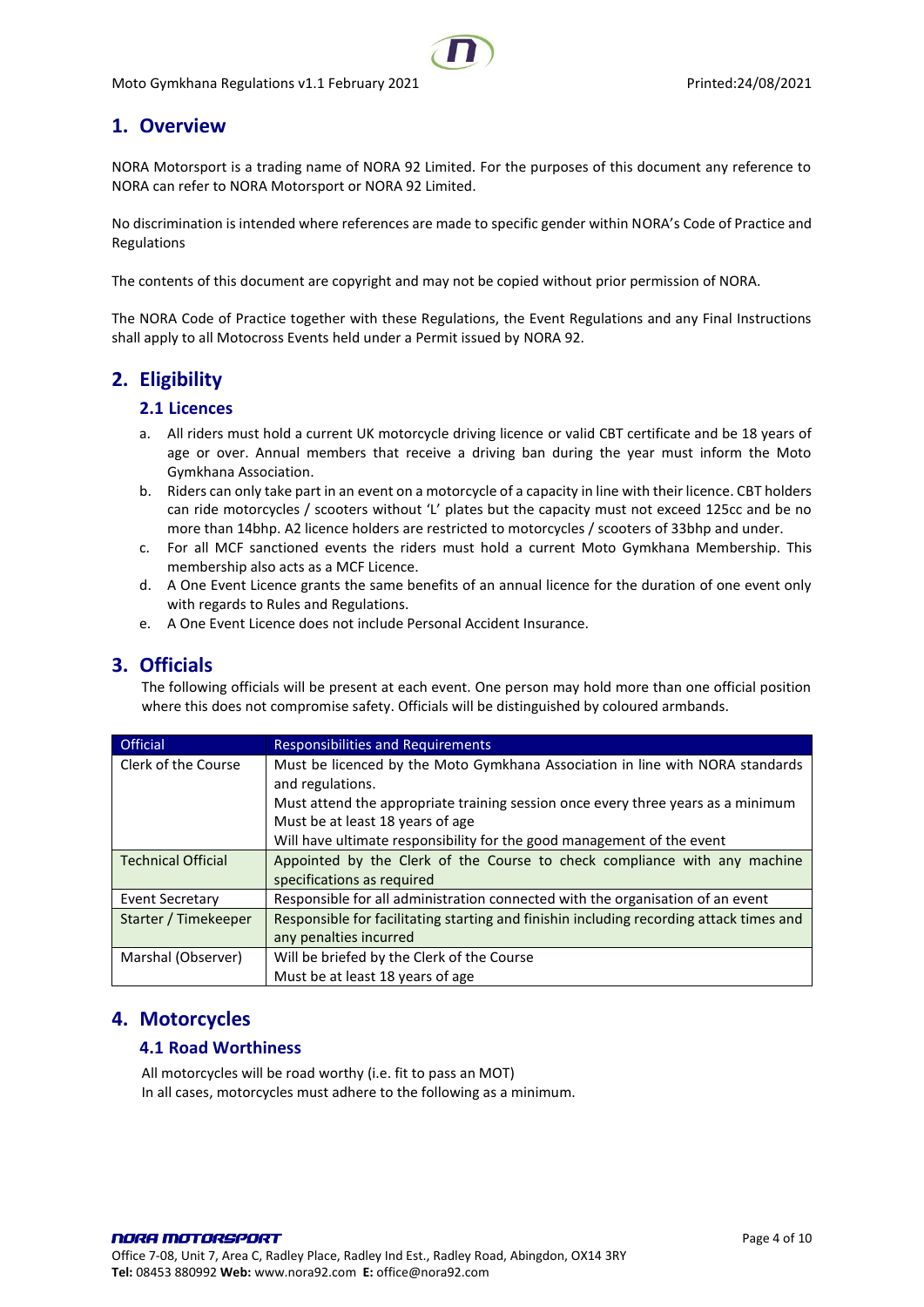

# <span id="page-4-0"></span>**4.2 Brakes**

- a. Motorcycles must be equipped with two efficient brakes, one operating on each wheel and be operated independently from the driving position. The only exception to this is where the motorcycle has a linked or combined braking system factory fitted as standard.
- b. A rear brake lever can be installed on the left side of the handlebars but it must not interfere with the operation of the clutch.

# <span id="page-4-1"></span>**4.3 Tyres**

- a. Tyres must be road legal, no slick are allowed
- b. Tread depths shall be no less than 1mm across the circumference and 75% of the width.
- c. Chains and other non-skid devices are not permitted.
- d. Tyre warmers are not permitted.

#### <span id="page-4-2"></span>**4.4 Clutch and Brake Levers**

- a. Clutch and brake levers must be, in principal, ball ended, the diameter of the ball to be at least 12.5mm.
- b. This ball can also be flattened but in any case the edges must be rounded.
- c. These ball ends must be permanently fixed to form an integral part of the lever.

#### <span id="page-4-3"></span>**4.5 Footrests and Handlebars**

- a. The ends of the footrests must be rounded with a radius of not less than 12.5mm. The ends of the handlebars on all motorcycles shall be rounded or otherwise protected
- b. Throttle
- c. All machines must be fitted with self-closing throttles.

#### <span id="page-4-4"></span>**4.6 Exhaust Pipes**

- a. The end of the exhaust pipe or pipes must not project beyond any part of the vehicle or its bodywork.
- b. Exhaust gasses must not be discharged so as to raise dust or foul the tyres or brakes or inconvenience a following rider.

# <span id="page-4-5"></span>**4.7 Sound Control**

- a. All motorcycles will we sound level tested.
- b. The maximum permitted sound level will be 100dBA.

For information regarding sound control level testing methodology please refer to the NORA Code of Practice

# <span id="page-4-6"></span>**4.8 Fuel**

- a. Only the following fuels are permitted:
- b. Unleaded petrol; see NORA/FIM Fuel Regulations for physical properties, fuel test costs and penalties for non-compliance.
- c. E85 Bio-Ethanol fuel pump fuel; see NORA/FIM Fuel Regulations for physical properties, fuel test costs and penalties for non-compliance.
- d. Pre 75 machines may use normal road side pump leaded petrol (BS4040 max lead 0.15g/litre and Pre 65 machines may use methanol.
- e. In the event of a protest against fuel specification an additional fee\*, as defined in the fuel section of the NORA Code of Practice, must be submitted with the protest and protest fee. In the event of the protest being upheld the additional fee will be returned and the cost of the fuel test charged to the other party. (See also NORA Fuel regulations as detailed within the Code of Practice).
- f. Smoking or the use of mobile phones in refuelling points is forbidden.

g. Nitrous oxide is not permitted and any bike fitted with a pressurised container must be removed \*all fees are payable in cash.

# <span id="page-4-7"></span>**4.9 Ignition Cut-Out**

a. All motorcycles will be fitted with an engine cut-out button.

# <span id="page-4-8"></span>**4.10 Chain Guards**

- a. The manufacturer's original primary drive guards or parts of similar design must remain in place.
- b. A 'rear sharks fin' chain protector is recommended but not compulsory unless it was factory fitted as standard.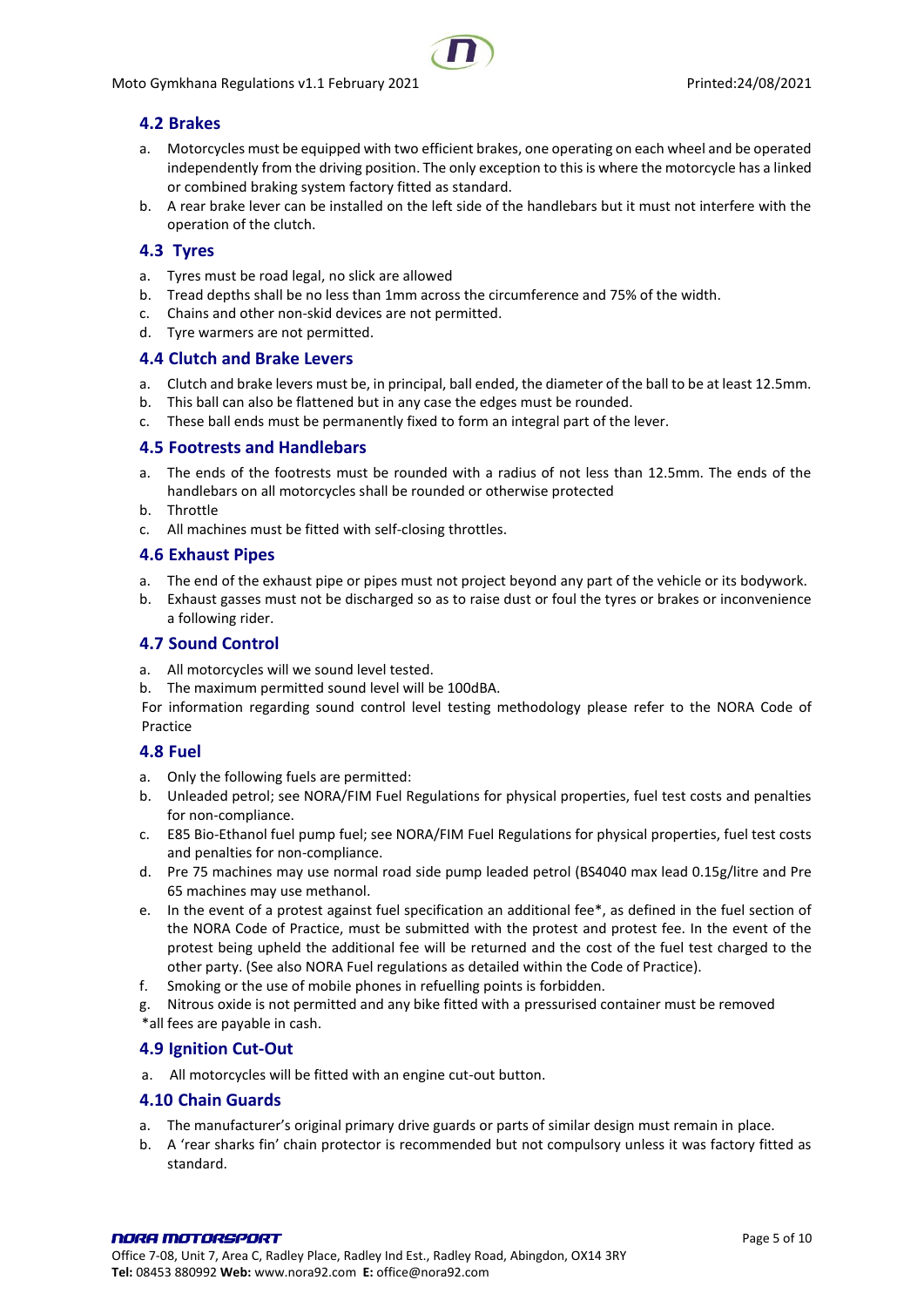

# <span id="page-5-0"></span>**5. Technical Controls**

- a. All motorcycles must be presented to the Technical Officer if requested, for examination before the start of any practice or at any time during the event as may be required by the Clerk of the Course to ensure that they comply with the requirements of the regulations.
- b. Any machine damaged in an incident can be recalled by the Technical Officer for re-inspection before being ridden again at the event.

# <span id="page-5-1"></span>**6. Safety**

<span id="page-5-2"></span>Riders must take responsibility for their own safety as well as the safety of others around them.

# **6.1 Medical Services**

At all Moto Gymkhana events, including official practice, qualified first aid personnel must be in attendance. Organisers must ensure sufficient medical services for the type of event remain in place until the event has completely finished.

As a minimum, each event must have in attendance an official who is qualified through the Basic First Aid for Appointed Persons course. For venues running in remote areas where response times may be excessive or if mobile network coverage is intermittent it is recommended that specialised first aid cover with one ambulance and ambulance technician be employed.

Each facility must carry a sufficient first aid kit and the location of the kit and trained official must be clearly defined.

More information regarding first aid at work can be found at:

www.hse.gov.uk/firstaid/

#### <span id="page-5-3"></span>**6.2 Clothing**

- a. All riders must wear a crash helmet. For information regarding helmets please refer to the helmet section within the NORA Code of Practice.
- b. All riders must wear appropriate protective clothing and gloves.
- c. The mouth should be kept clear of anything likely to cause blockage of the airway in the event of an incident, e.g. chewing gum.

#### <span id="page-5-4"></span>**6.3 Fire Extinguishers**

Every NORA event must have a minimum of one 6Kg dry powder fire extinguishers. The position of the extinguishers must be clearly marked. All extinguishers must have a minimum 34A 183B rating as well as a current certificate attached.

#### <span id="page-5-5"></span>**6.4 Riding in the Paddock**

Riding of machines in the confines of the event but off of the courses should be kept to a minimum and at a pace that is acceptable to the Clerk of the Course. Crash Helmets must be worn at all times when a machine is being ridden

#### <span id="page-5-6"></span>**6.5 Course Access**

Strictly no personnel, other than signed on officials, are permitted on the track while machinery is operating.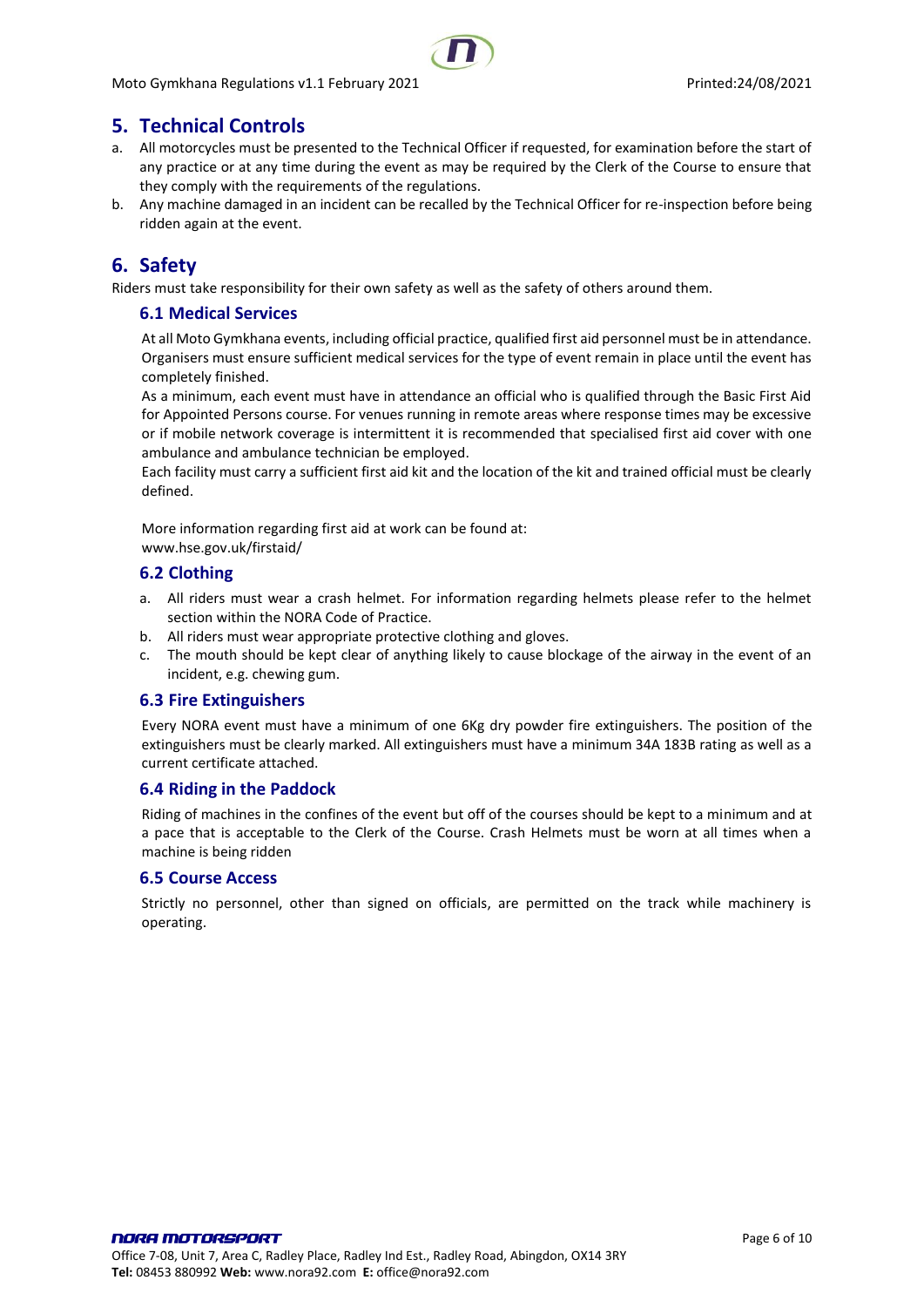Moto Gymkhana Regulations v1.1 February 2021 **Printed:24/08/2021** Printed:24/08/2021



# <span id="page-6-1"></span><span id="page-6-0"></span>**7. Course Setup**

# **7.1 Pylons**

Pylons (cones) must be 45 cm high to minimise the risk of contact with any motorcycle controls

Pylons will be colour coded to designate the direction of travel: This system is known as the Adachi© System.



Orange pylons denote course boundaries or define routes.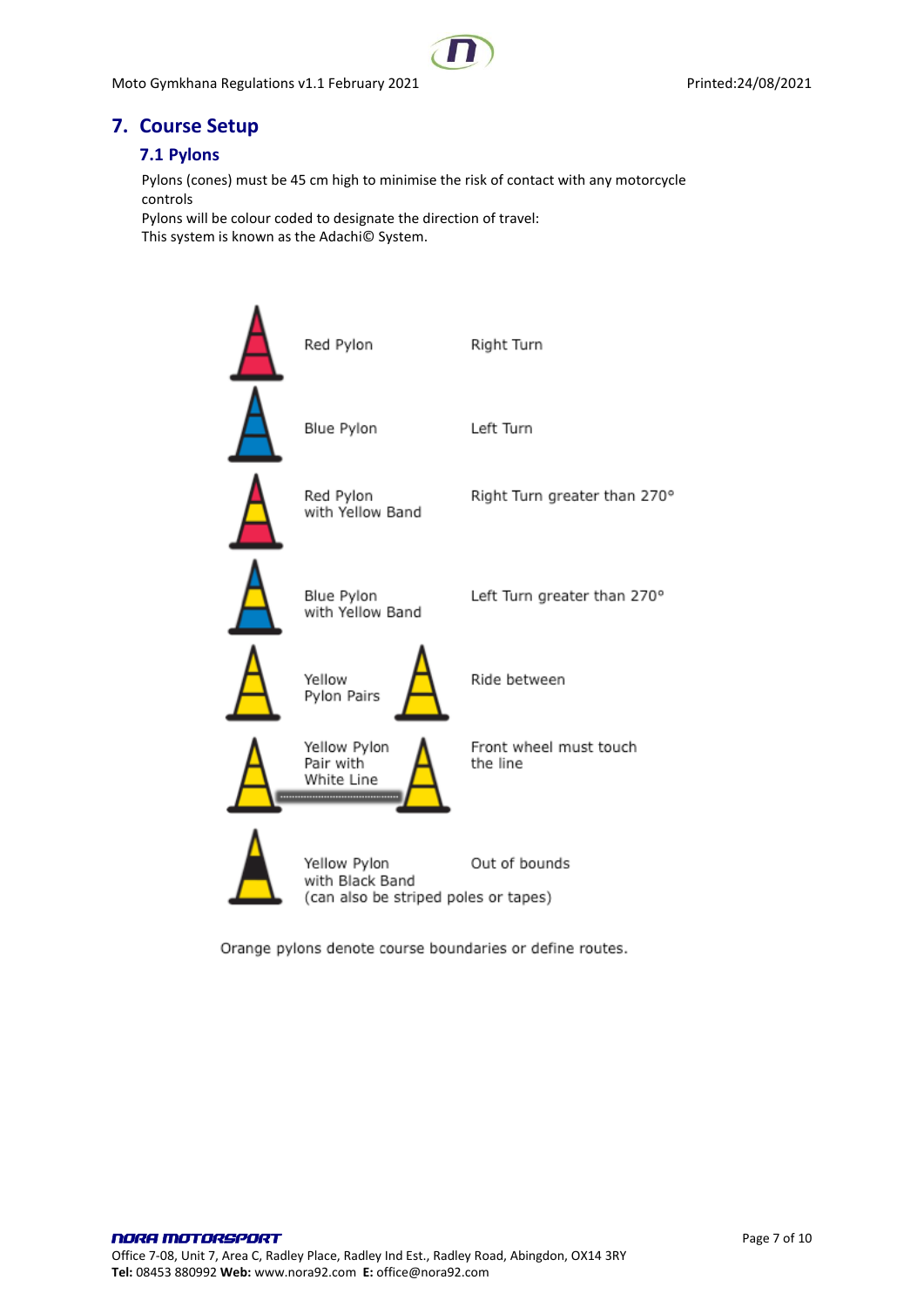# <span id="page-7-0"></span>**7.2 Start and Goal Boxes**



# <span id="page-7-2"></span><span id="page-7-1"></span>**8. Competition Format**

# **8.1 Registration / Sign-In**

- a. All riders must register and/or sign-in with the Event Secretary and will be issued with a numbered bib. This bib shall be worn for the duration of the event for identification purposes.
- b. For competition events, riders must register at least 7 days prior to the event in order to be allocated a place and receive the course layout for study.

# <span id="page-7-3"></span>**8.2 Competition Attacks**

- a. Each rider undertakes two timed attacks of a competition course.
- b. Their fastest time (including any penalties) from the two attacks is used for determining the overall result.

#### <span id="page-7-4"></span>**8.3 Start Procedure**

- a. At competition events, riders will compete in bib number order. Riders must warm their tyres on the warm-up course prior to their competition course attack.
- b. From the warm up course, they will be called forward to the figure-of-eight box where they will continue to ride until called into the start box
- c. Riders must be ready to be called forward without delay. Failure to make the start box when called will result in a 9:99.99 time for that attack.
- d. If a rider stalls in the start box but has already triggered the timing equipment the attack has commenced and the rider should restart and continue.
- e. If a rider is called forward and accidentally triggers the timer whilst positioning their motorcycle and prior to being given the start signal this will be classified as a jump start.

# <span id="page-7-5"></span>**8.4 Competition Course Rules**

- a. No practice attempts are allowed on the course
- b. The course and route will be provided on a diagram issued to each rider. The course will be ridden in the order shown on the course diagram. All obstacles on the course will be attempted.
- c. Putting a foot down is allowable only in those obstacles that have a 'Foot OK' indication alongside the obstacle on the course diagram.
- d. The Goal box must be entered at the end of the course and the motorcycle must be completely stopped within the boundaries as marked.
- e. Time penalties for the following errors are added to the overall time for the attack.
- f. Course marshals will indicate a penalty has been incurred by raising a flag.
- g. The course marshals' decision is final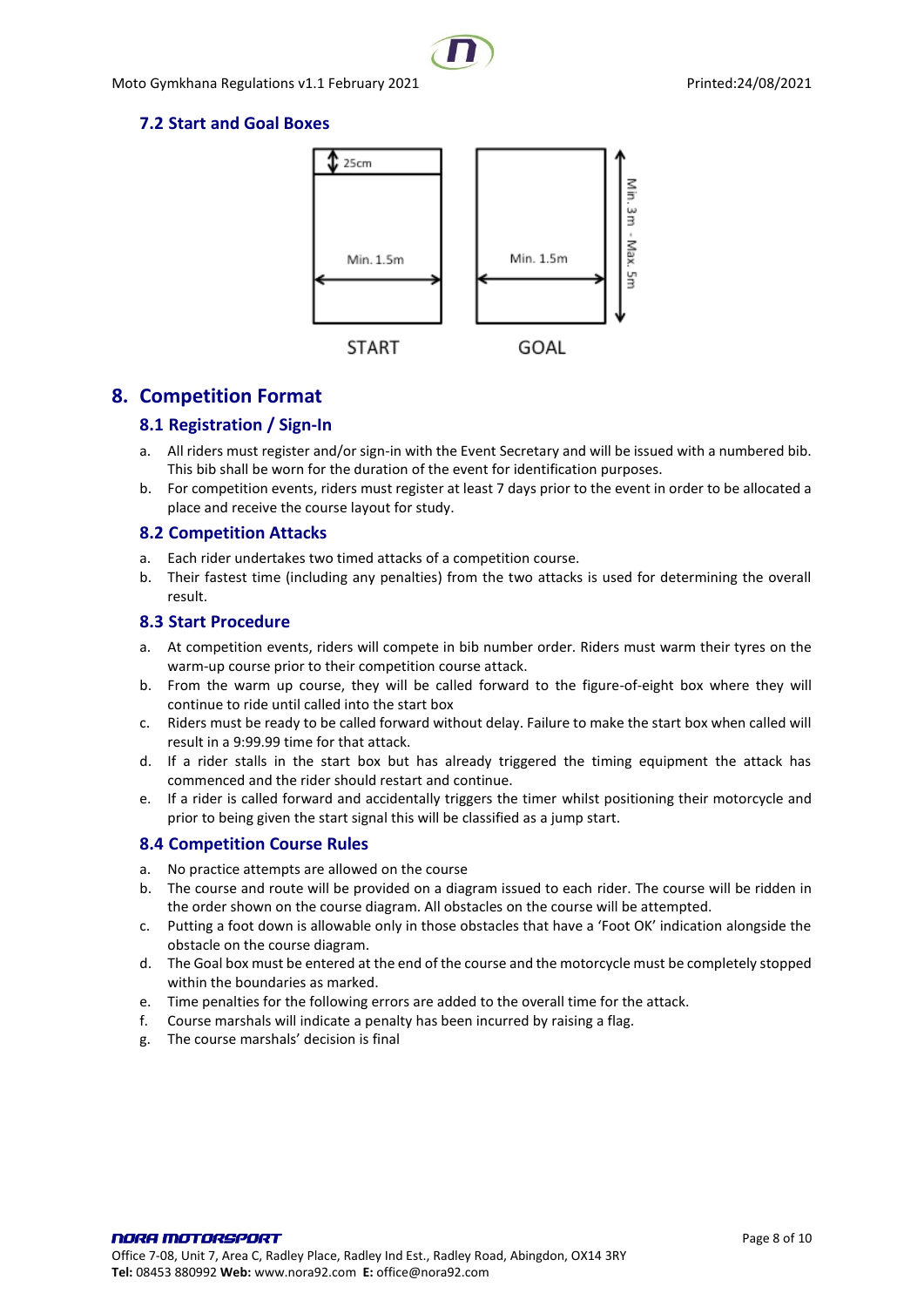Moto Gymkhana Regulations v1.1 February 2021 **Printed:24/08/2021** Printed:24/08/2021

#### **White flag + 1 second**

Touching pylon Foot down (dab) Jump start

#### **Green flag + 3 seconds**

Missing line in a jink obstacle Going out of bounds Foot down (paddle) Not stopping in the goal box Bike or rider falling outside the marked area of the goal box

#### **Green plus White flag – disqualification from attack**

Missing an obstacle Riding an obstacle in the wrong direction

No time penalties are exacted for falls.

# <span id="page-8-0"></span>**8.5 Competition Series Points**

a. There will be an annual competition series where points are awarded that count towards the overall Moto Gymkhana Association Championship Title.

Riders in competition series events will be awarded championship points as follows:

| Position        | Points | Position         | Points |
|-----------------|--------|------------------|--------|
| 1 <sub>st</sub> | 20     | 9 <sup>th</sup>  |        |
| 2 <sub>nd</sub> | 17     | 10 <sup>th</sup> |        |
| <b>3rd</b>      | 15     | 11 <sup>th</sup> |        |
| 4 <sup>th</sup> | 13     | 12 <sup>th</sup> |        |
| <b>π</b> th     |        | 13 <sup>th</sup> |        |
| 6 <sup>th</sup> | 10     | $14^{\text{th}}$ |        |
| 7th             |        | 15 <sup>th</sup> |        |
| 8 <sup>th</sup> |        |                  |        |

- b. To calculate a rider's overall championship points, the highest seven scores from the maximum of eight will be added together.
- c. Riders who do not compete in a particular round of the competition series will receive a zero score for that round.

# <span id="page-8-1"></span>**9. Rider Ranking**

The following rules apply for the 2012 season and are subject to change in following series to accommodate higher rankings.

- a. Riders competing in competition series events will be awarded points to determine their overall ranking (bib colours)
- b. A point will be awarded to each rider whose fastest time is within 10% of the reference time (or faster).
- c. The reference time will be set by a member of the Moto Gymkhana Association Executive Team.
- d. Reference times will be published with the competition results.
- e. Riders gaining four or more ranking points will be eligible to receive 1st level ranking (green)
- f. Once a ranking has been attained it is retained until a rider moves up to the next ranking.